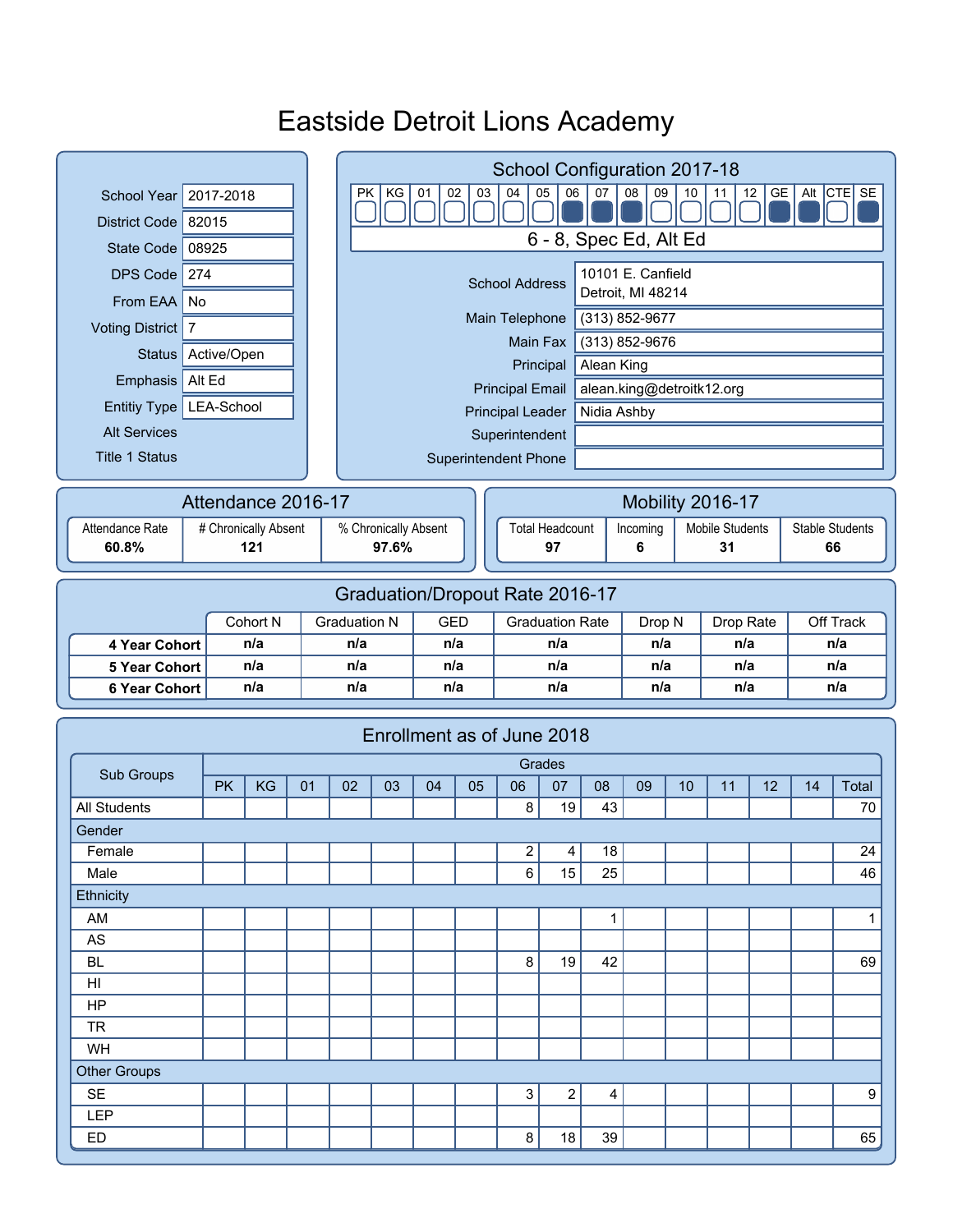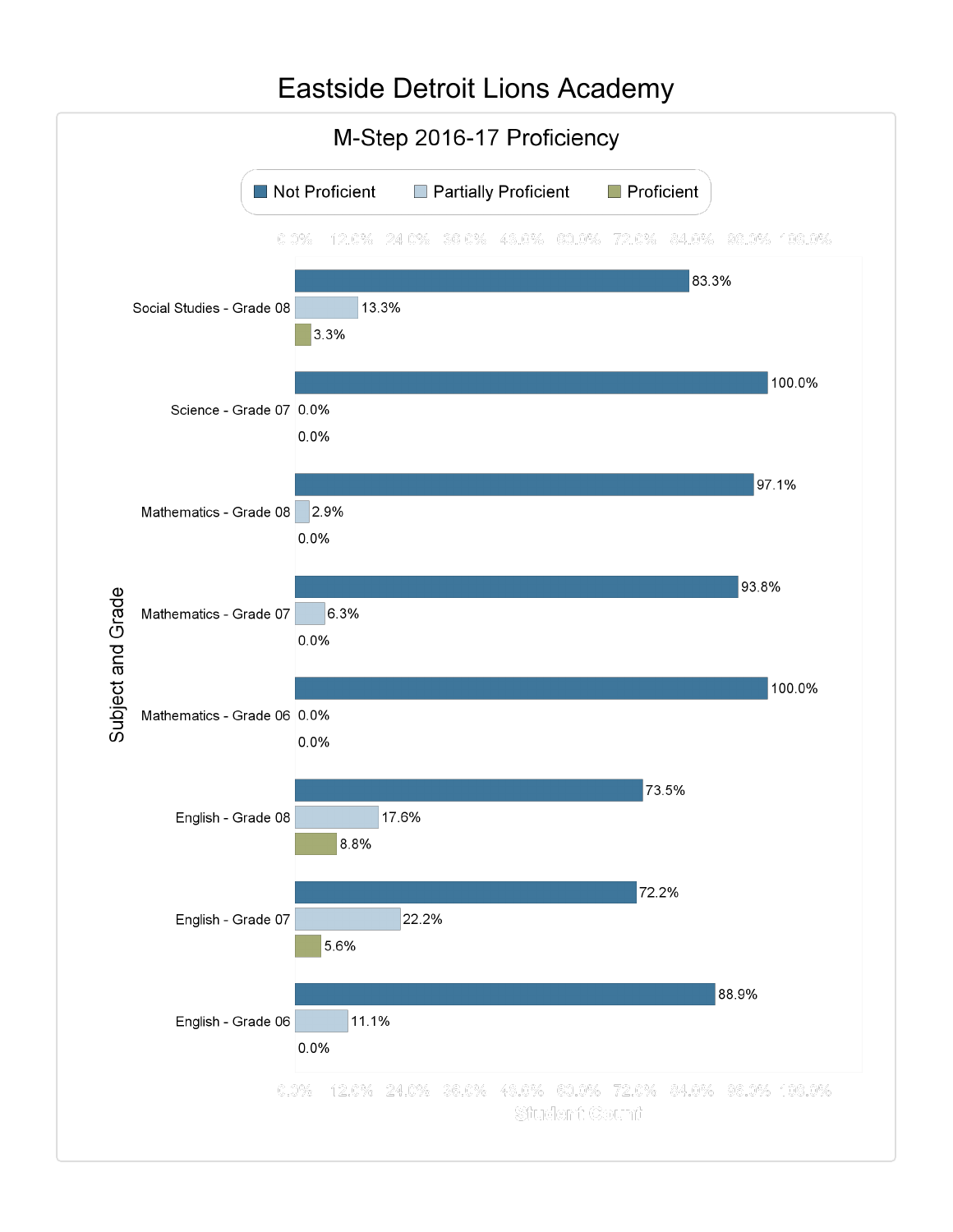NWEA MAP Spring 2017 - Average RIT Score

National Norm



KG 01 02 03 04 05 06 07 08 09 10 11 Grades